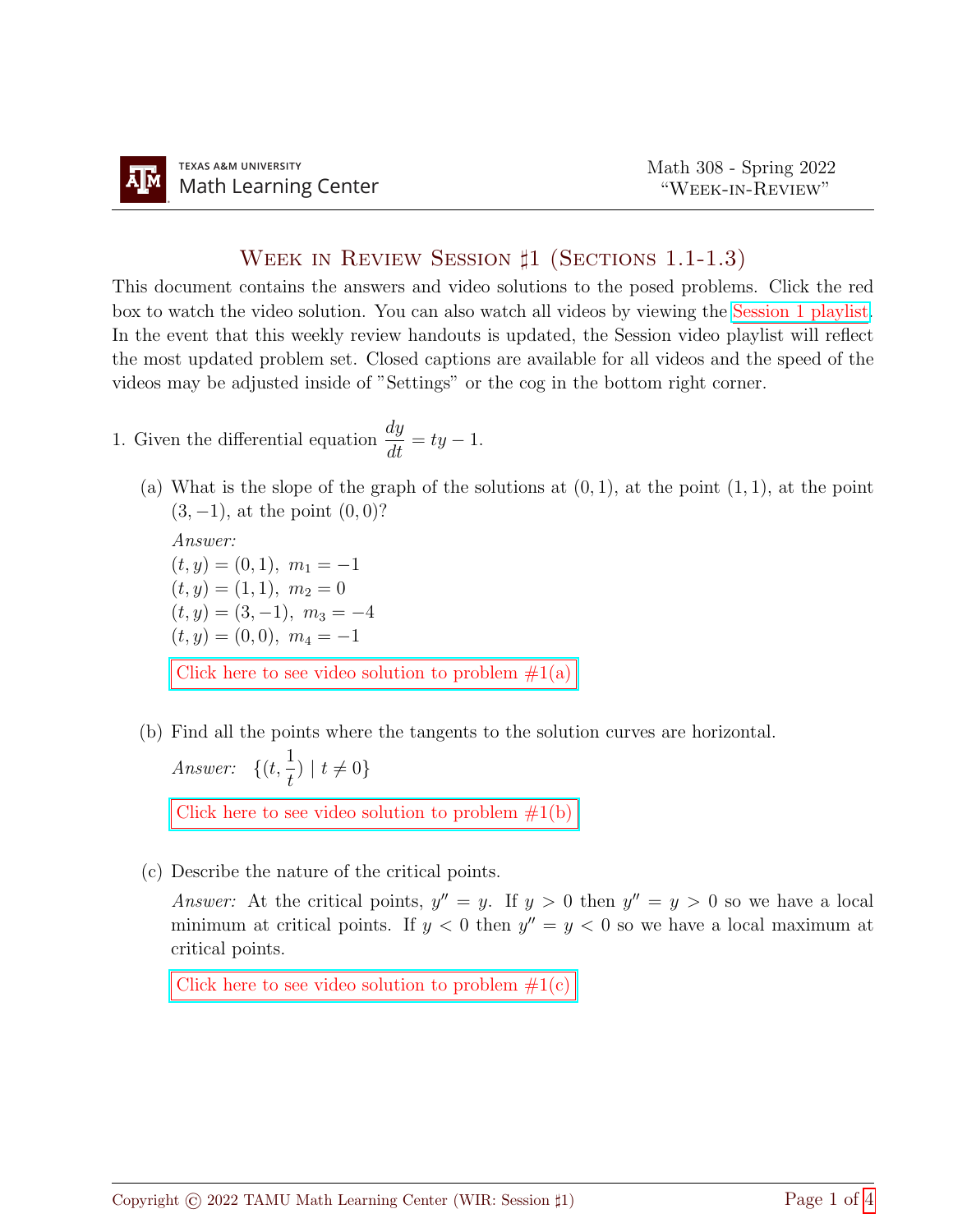- 2. The instantaneous rate of change of the temperature  $T$  of coffee at time t is proportional to the difference between the temperature  $M$  of the air and the temperature  $T$  at time  $t$ .
	- (a) Find the mathematical model for the problem.

Answer: 
$$
\frac{dT}{dt} = -k(T - M) \quad k > 0
$$
   
Click here to see video solution to problem #2(a)

(b) Given that the room temperature is 75° and  $k = 0.08$ , find the solutions to the differential equation.

Answer:  $T(t) = 75 + Ce^{-0.08t}$ 

Click here to see video solution to problem  $#2(b)$ 

(c) The initial temperature of the coffee is 200◦F. Find the solution to the problem. Answer:  $T(t) = 75 + 125e^{-0.08t}$ 

Click here to see video solution to problem  $#2(c)$ 

- 3. Your swimming pool containing 60,000 gal of water has been contaminated by 5 kg of a non toxic dye that leaves a swimmer's skin an unattractive green. The pool's filtering system can take water from the pool, remove the dye, and return the water to the pool at a flow rate of  $200 \text{ gal/min}.$ 
	- (a) Write down the initial value problem for the filtering process; let  $q(t)$  be the amount of dye in the pool at any time  $t$ .

Answer:

$$
\begin{cases} \frac{dq}{dt} = -\frac{1}{300}q(t) \\ \\ q(0) = 5 \end{cases}
$$

Click here to see video solution to problem  $#3(a)$ 

(b) Solve the problem.

Answer:  $q(t) = 5e^{-\frac{1}{300}t}$ 

Click here to see video solution to problem  $#3(b)$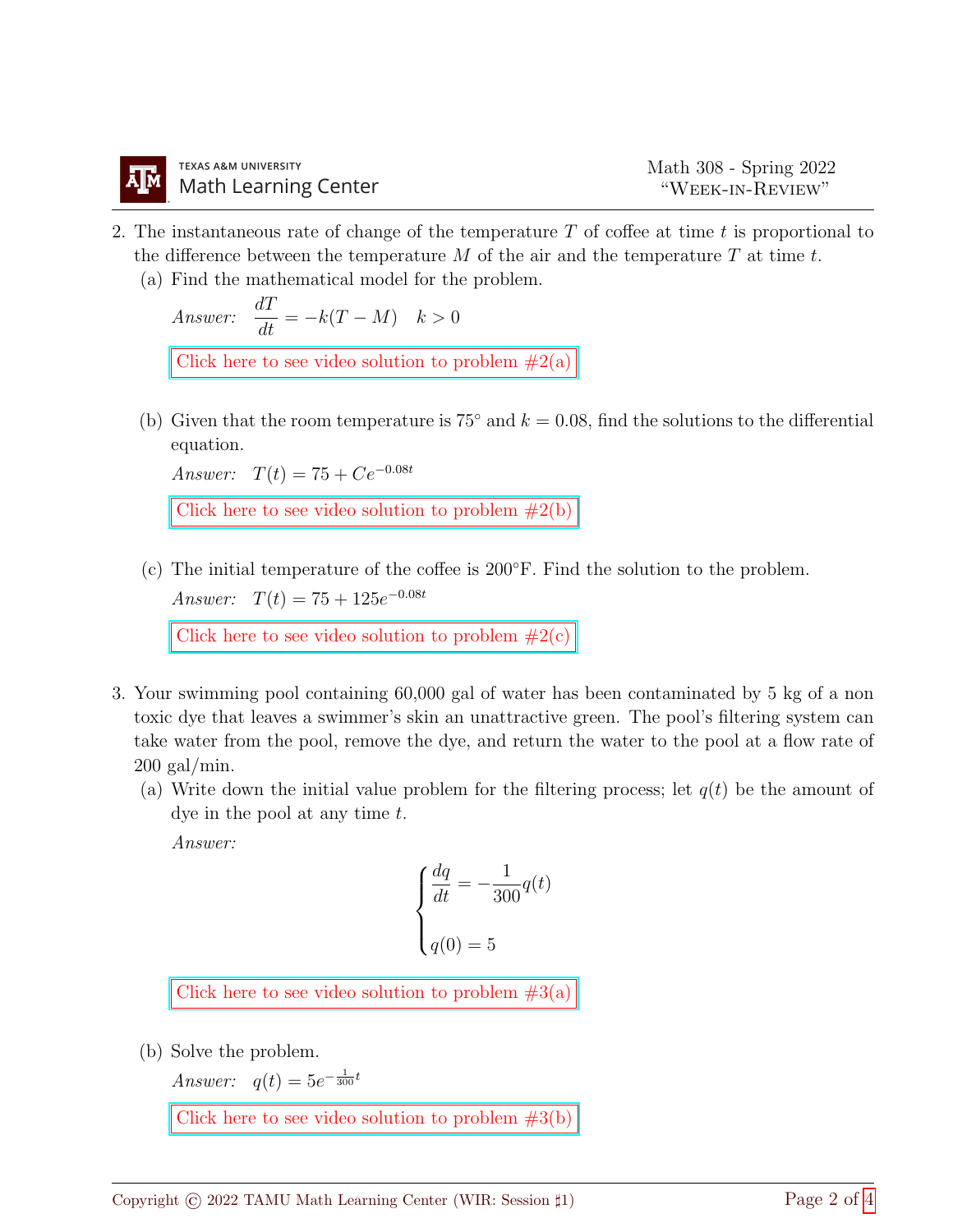(c) You have invited several dozen friends to a pool party that is scheduled to begin in 4 hours. You have also determined that the effect of the dye is imperceptible if its concentration is less than  $0.02 \text{ g/gal}$ . Is your filtering system capable of reducing the dye concentration to this level within 4 hours?

Answer: Four hours is not enough time.

Click here to see video solution to problem  $#3(c)$ 

4. Given the following differential equations, classify each as an ordinary differential equation, partial differential equation, give the order. If the equation is an ordinary differential equation, say whether the equation is linear or non linear.

(a) 
$$
\frac{dy}{dx} = 3y + x^2
$$
.

(b) 
$$
5\frac{d^4y}{dx^4} + y = x(x-1)
$$
.

(c) 
$$
\frac{\partial N}{\partial t} = \frac{\partial^2 N}{\partial r^2} + \frac{1}{r} \frac{\partial N}{\partial r} + kN.
$$

(d) 
$$
\frac{dx}{dt} = x^2 - t
$$
.

(e) 
$$
(1 + y^2)y'' + ty' + y = e^t
$$
.  
Answer:

| Part <sup>1</sup>   |  | ODE   PDE   Order   Linear/Non Linear |
|---------------------|--|---------------------------------------|
| $\left(a\right)$    |  | Linear                                |
| $D$ .               |  | Linear                                |
| $\lfloor c \rfloor$ |  | Linear                                |
| d                   |  | Non Linear                            |
| $\mathbf{e}$        |  | Non Linear                            |

Click here to see video solution to problem  $#4$ 

5. (a) Show that  $f(x) = (x^2 + Ax + B)e^{-x}$  is solution to

$$
y'' + 2y' + y = 2e^{-x}
$$

for all real numbers A and B.

Answer: For verification that  $f(x)$  is a solution for part (a), see video below.

Click here to see video solution to problem  $#5(a)$